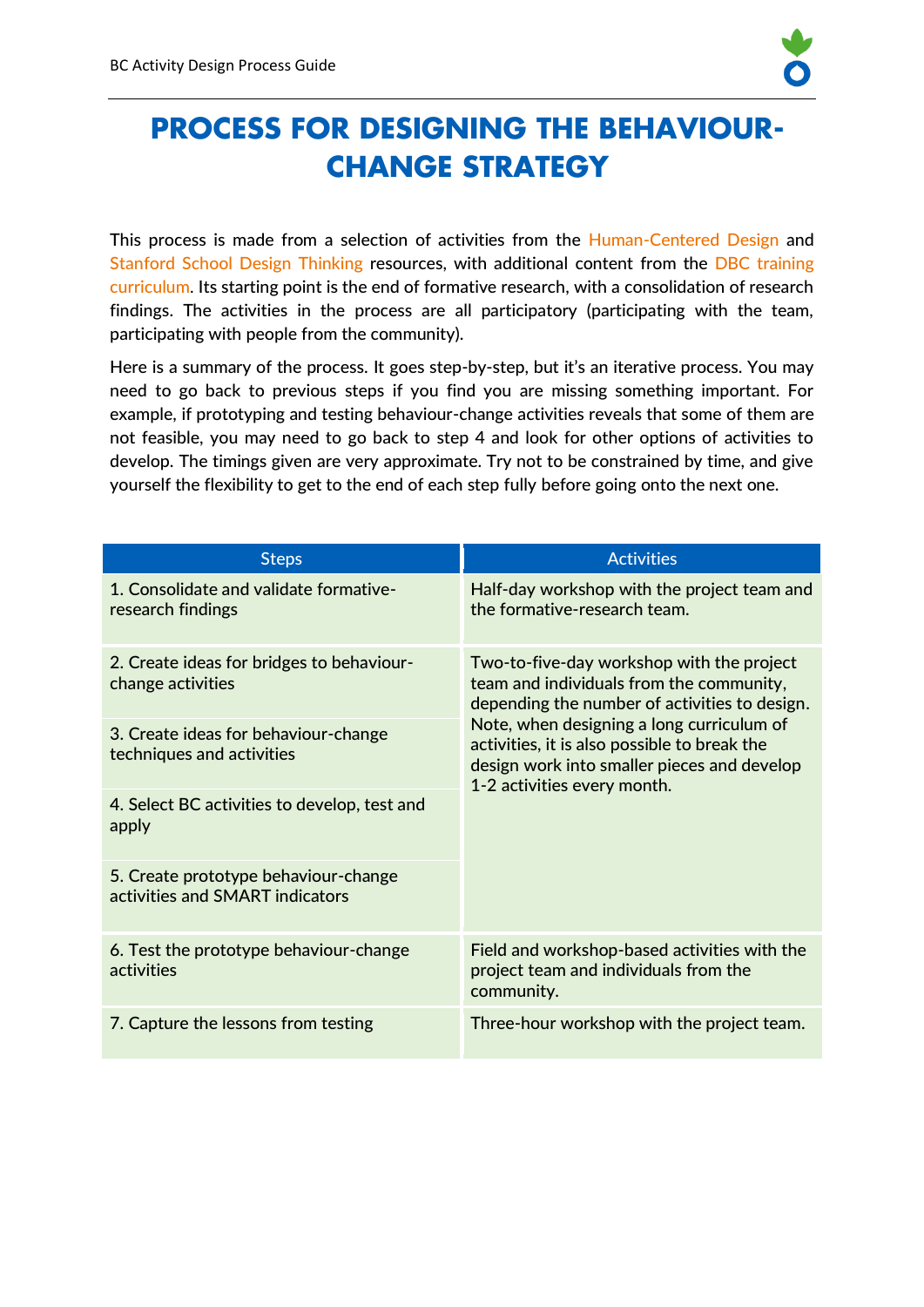

# **1. CONSOLIDATE AND VALIDATE FORMATIVE-RESEARCH FINDINGS**

# **WHAT IT IS**

A workshop activity to review and validate the key formative-research findings using the DBC framework: definition of the desired behaviour(s), description of the priority group and influencing groups, prioritisation of BC determinants to influence.

#### **PURPOSE**

Bring all the team member's findings together in one place, share a common vision of the main elements that need to be considered for the design stage of the BC strategy and check that there are no important gaps in information.

#### **WHO SHOULD PARTICIPATE**

The project team (maximum 15 participants), with facilitation by the team leader or an external facilitator.

#### **MATERIALS**

- Flipchart, marker pens and masking tape.
- Prepare a large BC framework on the wall. The first four columns will be used in this activity.

| <b>Behaviour</b> | Priority<br>group | Significant<br>determinants<br>and Responses<br>from formative<br>research | Other<br>research<br>findings | <b>Bridges to</b><br>activities | <b>Activities</b> |
|------------------|-------------------|----------------------------------------------------------------------------|-------------------------------|---------------------------------|-------------------|
|                  |                   |                                                                            |                               |                                 |                   |

- Write the behaviour description in the 'Behaviour' column.
- Write the key information that has been collected on the priority group in the second column under the following headings:
	- Socio-demographic characteristics of the priority group
	- Way of life and daily routine of the priority group
	- Current practices, knowledge, attitude, and beliefs of the priority group
	- Barriers and enablers
	- Stage of change of the priority group
	- Gender roles and norms at play
	- Influencing groups
- The content of the 'Significant determinants and Responses from formative research' column should be taken from the formative research results. If barrier analysis was the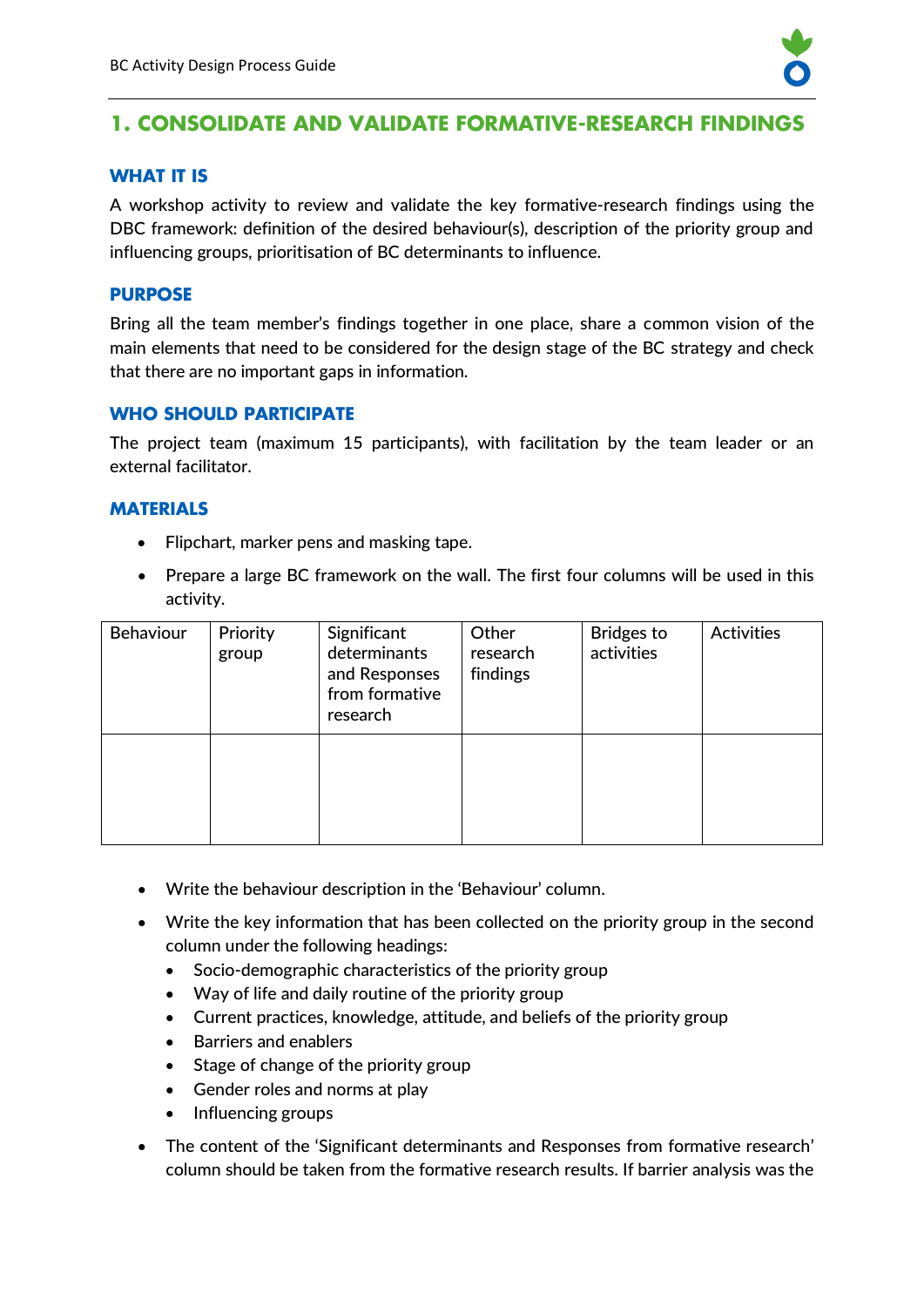

main research method, the responses listed should be the most significant specific reasons given by survey respondents for doing or not doing the behaviour.

• In the 'Other research findings' column, write any important complementary research results such as who are the influencing groups (the people who influence the behaviour of the priority group), and important aspects of the social and physical environment in which behaviours are practiced.

#### **TIME REQUIRED**

2 to 3 hours.

# **INSTRUCTIONS**

1. Start with a ten-minute icebreaker to get the participants ready for his session, which will need a high level of concentration.

2. Ask a volunteer to read the information in the first two columns of the table, one section at a time (first the 'Behaviour' column and then each section in the Priority Group' column). After each section has been read out, ask the participants to raise a hand if they have any comment to make on it. Do this in three rounds:

- anything they don't understand
- anything they think should be changed/is not correct
- anything they think should be added/any gaps to be filled

3. Provide explanations/request explanations from other participants for anything not understood. Seek agreement on any changes that should be made/anything that should be added, write what's agreed on a post-it and add it to the table. Discuss how to fill any gaps in information, write the suggestion on a post-it (use different colours to note changes/ additions and ideas for filling gaps) and stick it on the table.

4. Then move to the 'Significant determinants and Responses from formative research' column. Read the answers given by respondents that were identified as being the most important by the formative research using the exact words they used. Check that everyone agrees that these are the ones that they will focus on.

5. Close the session by explaining that the next task will be to define the bridges to activities, in other words, the objectives for changing people's perceptions, abilities or access in order to facilitate behaviour change.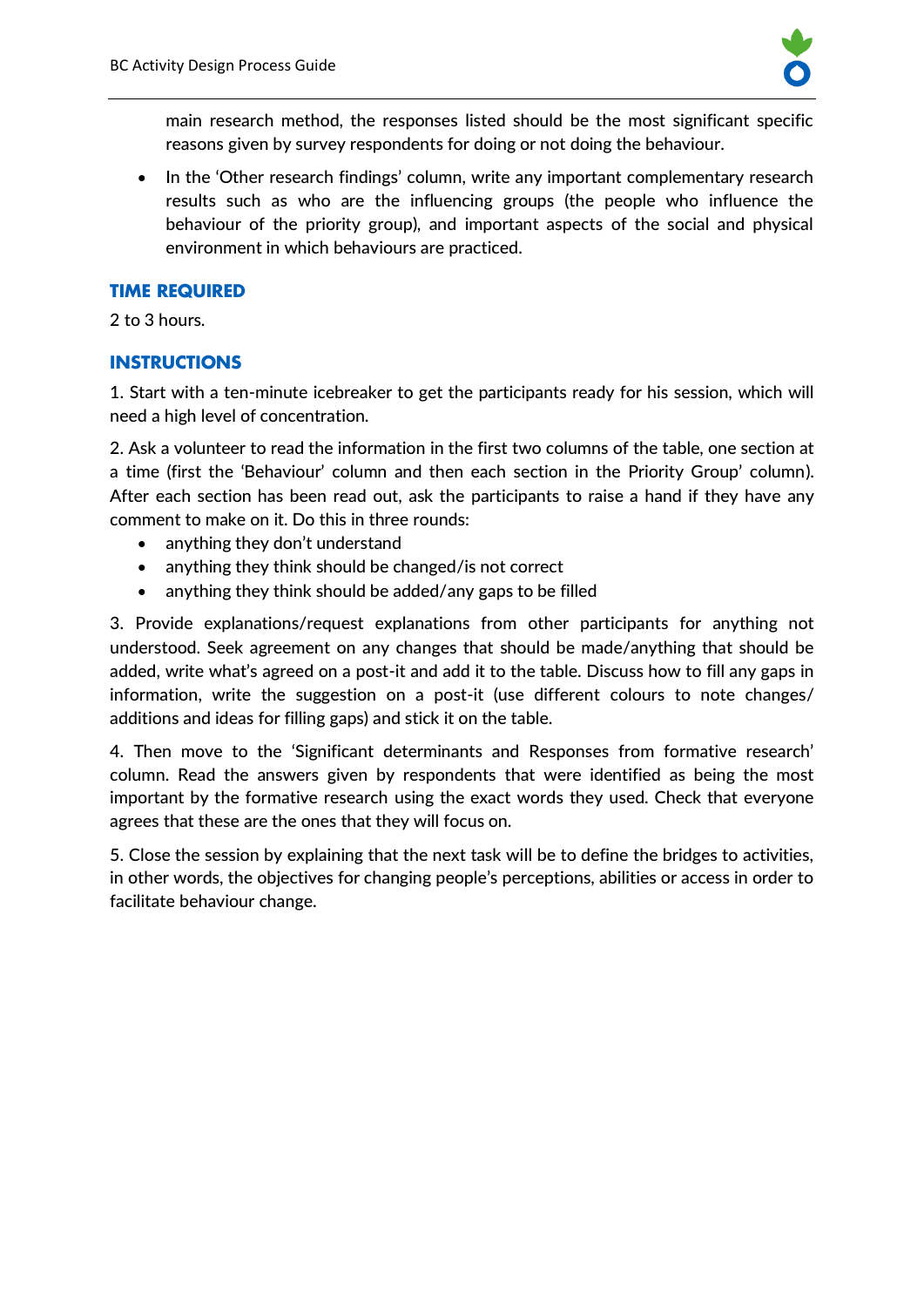

# **2. CREATE IDEAS FOR BRIDGES TO BEHAVIOUR-CHANGE ACTIVITIES**

#### **WHAT IT IS**

A workshop activity to write "bridges to activities". Bridges to activities are objectives for change that address the specific drivers or barriers to change that were discovered during the formative research. For example, if there is a strong and widespread perception among breastfeeding mothers that their infants need supplementary foods at the age of two months in order to grow (a perceived negative consequence of exclusive breastfeeding) the bridge to activities could be "decrease the perception that supplementary foods are necessary for a child's normal growth during the first six months".

#### **PURPOSE**

Define as a team the objectives for behaviour activities.

#### **WHO SHOULD PARTICIPATE**

The project team, with facilitation by the team leader or an external facilitator.

#### **MATERIALS**

- Flipchart, marker pens and masking tape.
- Prepare the table below on a flipchart paper and stick it on the wall.

| Significant determinants and<br><b>Responses from Formative</b><br>Research | <b>Bridges to Activities</b> |
|-----------------------------------------------------------------------------|------------------------------|
|                                                                             |                              |
|                                                                             |                              |
|                                                                             |                              |
|                                                                             |                              |
|                                                                             |                              |
|                                                                             |                              |

- The content of the 'Responses from Formative Research' column should be taken from the formative research results confirmed in the previous session.
- The 'Bridges to Activities' column should be left blank. It will be filled during this session.
- A5 paper and masking tape or post-its with the key responses from the formative research written on – 1 per post-it (i.e. 1 line of the table per post-it).

#### **TIME REQUIRED**

40 minutes.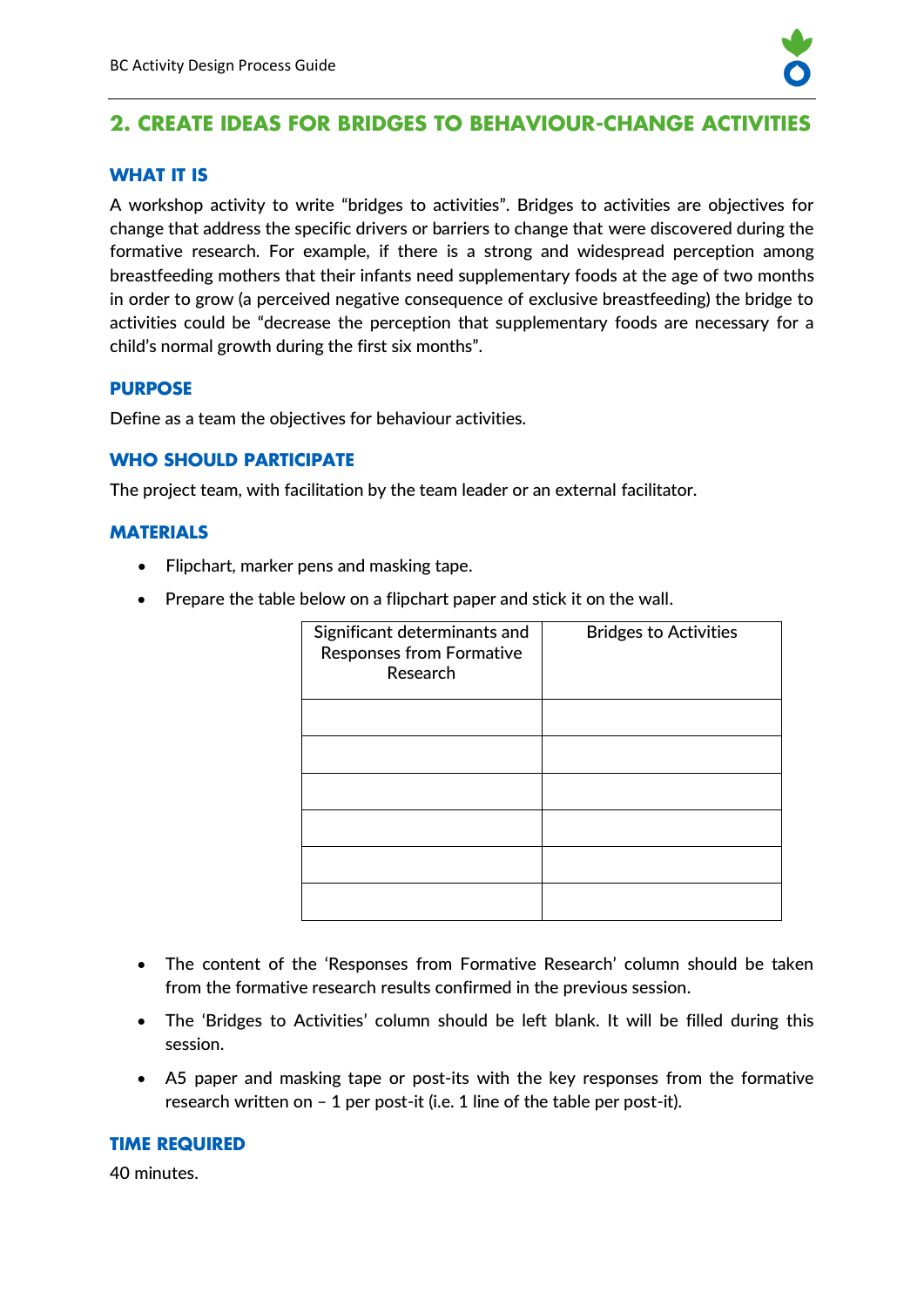

#### **INSTRUCTIONS**

1. Present the purpose and content of the session. Ask a volunteer to read the information in the first column of the table, one line at a time. Remind the participants that these are the results from the formative research that describe the barriers and enablers to adopting the behaviour the project aims to promote.

2. Divide the participants into groups of two to four people. Give each group one of the postits with a key response from the formative research on. The number and size of groups will need to be adjusted according to the number of people in the session and the number of different determinants to work on.

3. Ask the participants to answer the following question for the formative-research response they have: *"What do we need to change in the perceptions, abilities or opportunities of the priority group so that they adopt the behaviour we want to promote".* Ask them to write their answer on a large post-it. They should write their ideas as sentences with the following structure:

Start with a directional verb (increase, decrease, improve, reduce, reinforce)

plus the perception that…

or the ability to…

or the availability of…

If the participants have more than one idea for the response from formative research which they work on, they should write each idea on a separate post-it. Stress that they should not discuss behaviour-change activities at this stage. This will be done in the next session. If needed, use an example, such as this one, to illustrate the process:

Response from formative research:

Who cares if my child gets diarrhoea? All kids his age get it from time to time and they are all right.

Bridge to activities:

Increase the perception that diarrhoea is a serious disease – especially in children.

4. After 20 minutes, ask each group to present their ideas by fixing their post-its on the table on the wall, one determinant at a time. For each one, ask the other participants for ideas to improve the bridge to activity. Help with the formulation if necessary and ask a volunteer to write the agreed version on a new post-it at stick it on the table.

5. Once all the responses from the formative research have an agreed bridge to activities, explain that in the next session, the team will come up with ideas for potential behaviourchange activities that could be planned in order to achieve these bridges to activities.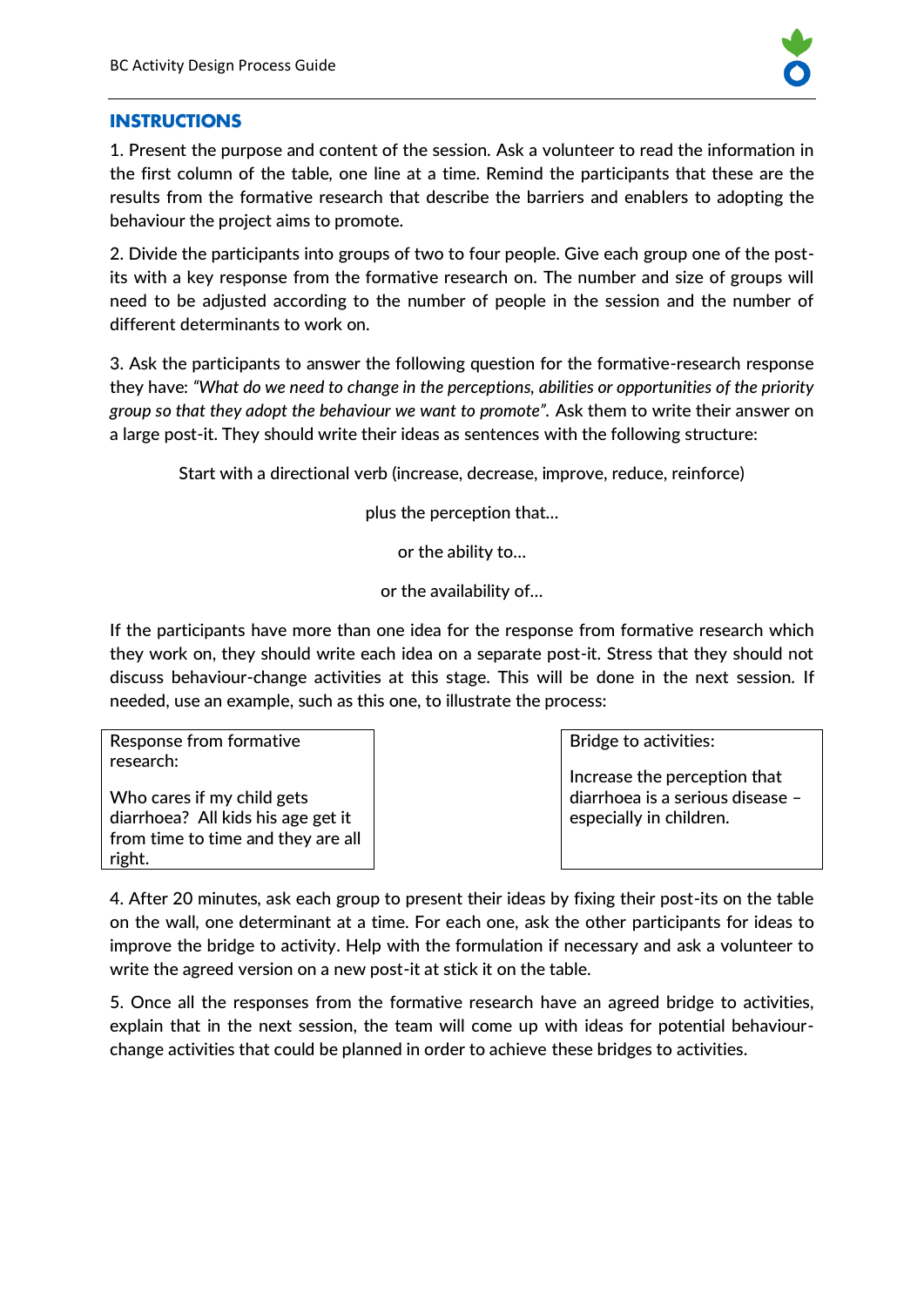

# **3. CREATE IDEAS FOR BEHAVIOUR-CHANGE TECHNIQUES AND ACTIVITIES**

#### **WHAT IT IS**

A brainstorming session to come up with as many potential behaviour-change techniques and activities as possible to achieve the change objectives defined in the bridges to activities. The list of potential techniques and activities will be narrowed down in the next session. For the moment, it's important to remain as open and creative as possible.

#### **PURPOSE**

Produce options for appropriate and effective behaviour-change techniques and activities based on the results of the formative research and avoid the trap of falling back on standard activities such as information, education and communication, that may not be what's needed.

#### **WHO SHOULD PARTICIPATE**

The project team (maximum 15 participants), with facilitation by the team leader or an external facilitator.

#### **MATERIALS**

- Large post-its
- Marker pens
- A really big empty wall or white board to stick post-its on (if no post it, it is possible to use colour paper and masking tape instead). A big whiteboard is ideal because it may be useful to draw arrows or other marks.
- Prepare labels on A4 paper with the bridges to activities written on (from the "Consolidate and validate formative-research findings" session). Start each one with the phrase *"How might we…*" and make it a question. For example *"How might we increase women's ability to breastfeed even when they are working away from home?".* Place the labels high up on the wall or screen with plenty of space below for sticking post-its.
- Print several copies of the table of activities, after selecting the one appropriate to the project [\(WASH,](https://yourwaytobehaviourchange.org/wp-content/uploads/2020/03/Guide-table-of-activities-by-determinant-WASH.pdf) [Nutrition and Health,](https://yourwaytobehaviourchange.org/wp-content/uploads/2020/03/Guide-table-of-activities-by-determinant-NUTHEALTH.pdf) [FSL\)](https://yourwaytobehaviourchange.org/wp-content/uploads/2020/03/Guide-table-of-activities-by-determinant-FSL.pdf) and/or of the [RANAS catalogue of BC](https://www.fsnnetwork.org/behavior-change-manual-wash-projects)  [techniques.](https://www.fsnnetwork.org/behavior-change-manual-wash-projects)
- Prepare a flipchart with the brainstorming rules and post it next to the whiteboard.

# Brainstorming rules 1. Defer judgement 2. Encourage wild ideas 3. Build on the ideas of others 4. Stay focused on the topic 5. One conversation at a time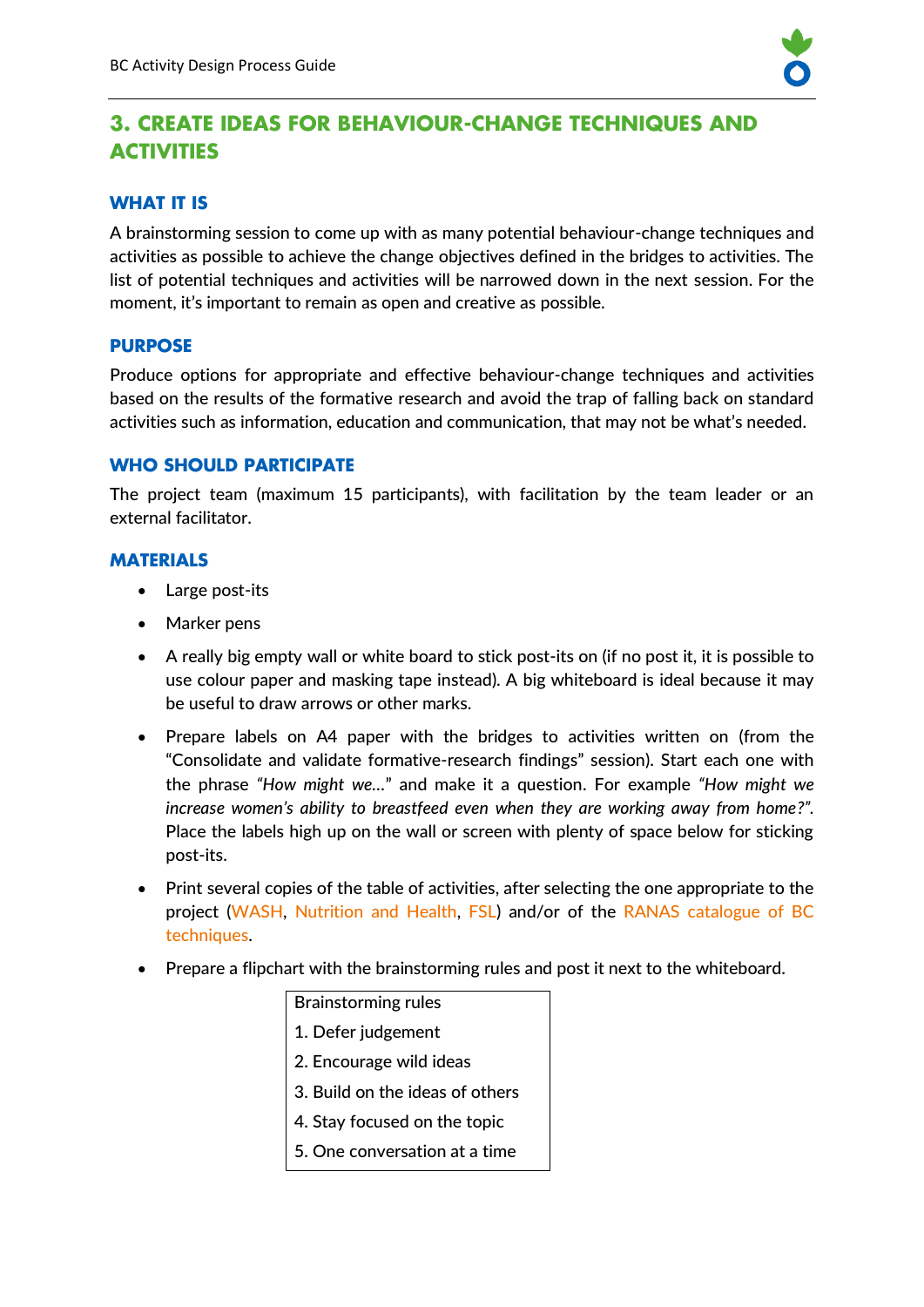

6. Be visual 7. Go for quantity

Brainstorming rules explained $1$ 

1. Defer judgement: You never know where a good idea is going to come from. The key is to make everyone feel like they can say the idea on their mind and allow others to build on it.

2. Encourage wild ideas: Wild ideas can often give rise to creative leaps. When devising ideas that are wacky or out there, we tend to imagine what we want without the constraints of technology or materials.

3. Build on the ideas of others: Being positive and building on the ideas of others take some skill. In conversation, we try to use "yes, and..." instead of "but."

4. Stay focused on the topic: Try to keep the discussion on target; otherwise you may diverge beyond the scope of what you're trying to design for.

5. One conversation at a time: Your team is far more likely to build on an idea and make a creative leap if everyone is paying full attention.

6. Be visual: In Brainstorms we put our ideas on Post-its and then put them on a wall. Nothing gets an idea across faster than a sketch.

7. Go for quantity: Aim for as many new ideas as possible. In a good session, up to 100 ideas are generated in 60 minutes. Crank the ideas out quickly and build on the best ones.

#### **TIME REQUIRED**

2-3 hours, depending on the number of bridges to activity to be addressed. If there are many bridges to activity to address, you might prefer to split the participants into smaller group or break the task into several sessions to ensure participants are able to concentrate and come up with many ideas.

#### **INSTRUCTIONS**

1. Start with a five-minute energizer to refresh the participants' mind.

2. Gather the participants in front of the whiteboard and explain what will happen in this session, and the purpose. Give each participant a set of post-its and a pen.

3. Ask a volunteer to read the bridges to activities on the labels. Check that everyone confirms this is what was agreed during the previous activity.

4. Start the brainstorming with the first bridge to activity. Ask the participants to think of all the different solutions for achieving the bridge to activity (change objective) in the project context. For example, if the bridges to activities question is *"How might we increase women's ability to breastfeed even when they are working away from home",* ideas might be things like "*encourage mothers to express milk for feeds when she's away*" or "*encourage employers to allow* 

<sup>1</sup> IDEO.org, 2015, *[Field Guide to Human-Centered Design](https://www.ideo.com/post/design-kit)*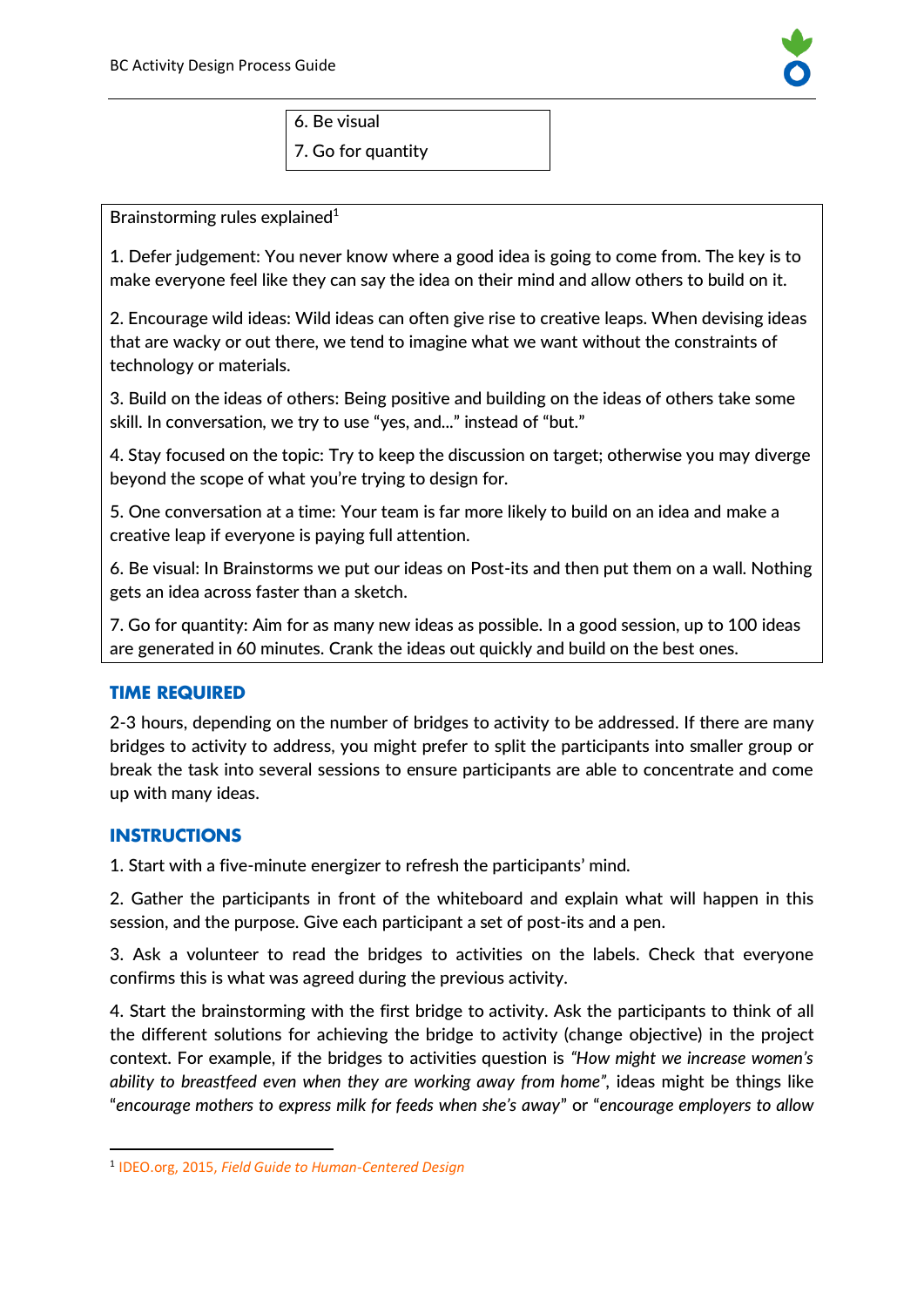

*breaks to return home for feeds*" or "*encourage employers to allow mothers to bring their infants to work*". Stress that at this stage we are not looking for specific activities such as radio spots or household visits. This will come later. As each person has an idea, ask them to write it on a post-it and then explain it as they stick it on the whiteboard. Encourage others to add their ideas and to gain inspiration from the ideas they see. Follow the brainstorming rules and gently remind the participants to do the same if needed.

5. Once the participants have run out of ideas for the first bridge to activities, move on to the next one and repeat the process. Tell the participants some ideas might work for several bridge to activities. It's still important to note them.

This process needs to be repeated for all bridges to activity. Although it is unlikely that participants can brainstorm, be creative and stay concentrated on such a task for more than 40 min. For this reason, if you have many bridges to activity to address you might break the process into smaller pieces and concentrate on few bridges to activity at a time. For instance, you will work on some bridges to activity and develop corresponding activities on one day and continue with another bunch of bridge to activity another day.

6. After a well-earned break, split the participants into small groups and provide each group copies of the "table of activity by determinants [\(WASH,](https://yourwaytobehaviourchange.org/wp-content/uploads/2020/03/Guide-table-of-activities-by-determinant-WASH.pdf) [Nutrition and Health,](https://yourwaytobehaviourchange.org/wp-content/uploads/2020/03/Guide-table-of-activities-by-determinant-NUTHEALTH.pdf) [FSL\)](https://yourwaytobehaviourchange.org/wp-content/uploads/2020/03/Guide-table-of-activities-by-determinant-FSL.pdf) and/or of the [Catalogue of BC techniques.](https://www.fsnnetwork.org/behavior-change-manual-wash-projects) Try to ensure there is a good mix of skills and experience in each group. Assign each group a bunch of bridges to activity and corresponding solutions proposed in the brainstorming, and ask them to review the ideas, select the one that seems feasible and effective, and go through the documents to look for possible BC techniques and activities that might fit this purpose.

7. Give 40 min for this group work and ask each group to take note on a flipchart in order to records the ideas and present it in plenary.

8. Close the session by congratulating the participants for all their creative ideas and give them a well-earned break. Say that during the next session they will look again at their ideas and select the behaviour-change activities that are the most promising ones to develop further. Keep the table of behaviour-change techniques tabulated with behaviour-change activities on the wall for the next session.

#### **NOTES**

1. Here, a behaviour-change technique means an option for direct influence on a person's perception, ability or opportunity to practice the behaviour. For example, if a bridge to activity identified is "increase women's confidence in their own ability and knowledge", possible techniques for achieving this might be:

- Provide timely feedback and encourage women;
- Help women to track their progress and reward small steps;
- Show example of success from peers;
- Change the narrative, show women as able and effective people.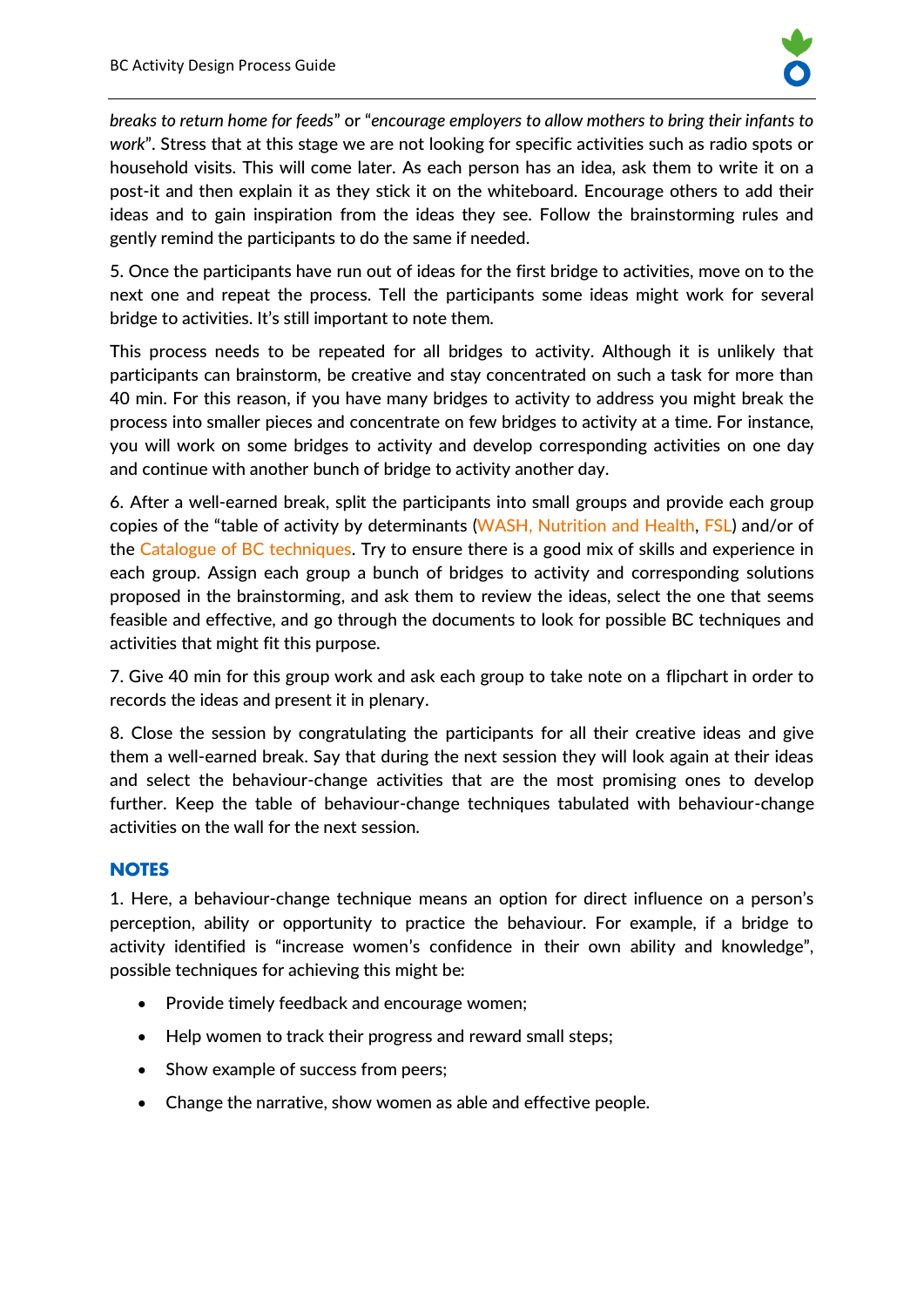

The behaviour-change activities are the practical ways in which these techniques are delivered. There may be several different activities that can be used for each technique, for example, women may be provided with timely feedback through individual counselling and peer-to-peer activities. At the same time, each behaviour-change activity may address several techniques. For example, a peer-to-peer activity like a women's group meeting could be used to provide timely feedback and encouragement, as well as sharing examples of success from peers.

2. There are lots of options for behaviour-change activities, not just posters and radio spots. Here is a non-exhaustive list of potential behaviour-change activities:

- Mass-media communications;
- Theatre, film presentations, with or without debates;
- Peer-to-peer activities;
- Learning groups, discussion groups, support groups;
- Storytelling;
- Testimonials;
- Role plays and other active group methods;
- Home visits and family support;
- Individual counselling;
- Providing cues to remind people about the behaviour (e.g. using text messages);
- Installing nudges in the environment that influence people's behaviour;
- Increasing access to new products, or making existing ones better or more affordable;
- Providing demonstrations, training and practice sessions.

It is very important to choose and develop activities to address the behavioural determinants identified as significant in the analysis stage and the most effective and feasible techniques for influencing those determinants.

3. It may be necessary to have a break of an hour or more between the two parts of this session, to allow participants to read the documents (the tables of possible behaviour-change activities for changing determinants developed for [WASH,](https://yourwaytobehaviourchange.org/wp-content/uploads/2020/03/Guide-table-of-activities-by-determinant-WASH.pdf) [Nutrition and Health,](https://yourwaytobehaviourchange.org/wp-content/uploads/2020/03/Guide-table-of-activities-by-determinant-NUTHEALTH.pdf) and [FSL\)](https://yourwaytobehaviourchange.org/wp-content/uploads/2020/03/Guide-table-of-activities-by-determinant-FSL.pdf) and/or of the [Catalogue of BC techniques](https://www.fsnnetwork.org/behavior-change-manual-wash-projects) and think about different behaviour-change activities before they start to suggest which ones to potentially use.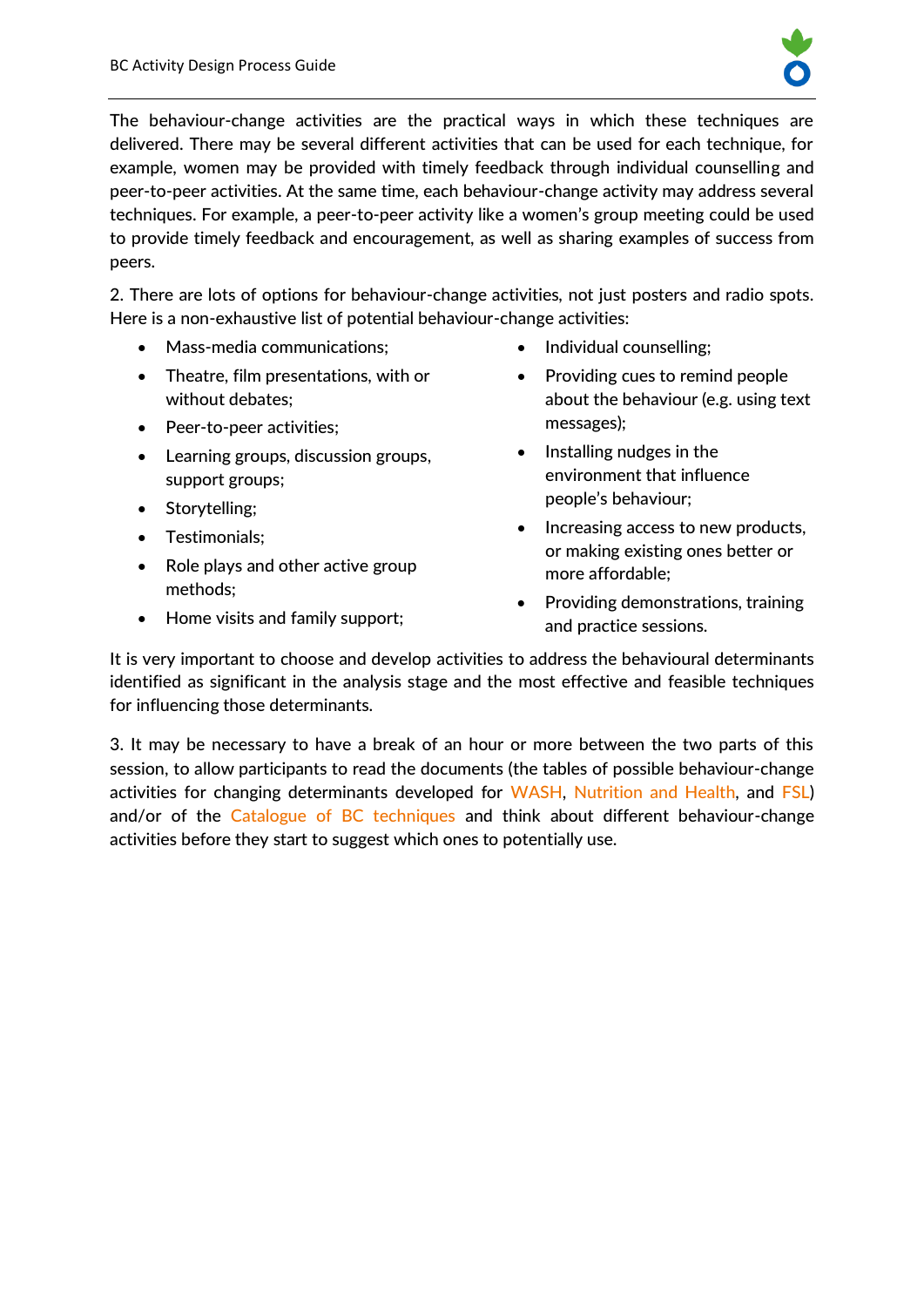

# **4. SELECT BC ACTIVITIES TO DEVELOP, TEST AND APPLY**

# **WHAT IT IS**

A team effort to apply selection criteria to the range of ideas for behaviour-change activities produced in the "Create ideas for BC techniques and activities" session. The session should be run in such a way as to enable all the team members to participate and reach a consensus on applying the criteria.

#### **PURPOSE**

Choose one or more options for behaviour-change activities that will then be designed in detail, before being tested, improved and implemented.

#### **WHO SHOULD PARTICIPATE**

The project team (maximum 15 participants), with facilitation by the team leader or an external facilitator.

#### **MATERIALS**

- The flipcharts with group works presentations from the previous session.
- Spare large post-its (or use colour paper and masking tape).
- Marker pens.
- Prepare a worksheet for each group of participants with the following questions :
	- $\circ$  Which bridge or bridges to activity does the behaviour-change activity address?
	- o Does it address more than one bridge to activity?
	- $\circ$  Does it really address the objective of change set out in the bridge(s) to activity?
	- o Is it creative, does it attract attention?
	- $\circ$  Is it feasible, given the situation of the people we want to reach and influence?
	- $\circ$  Is it acceptable to the people we want to reach and influence and to other stakeholders?

#### **TIME REQUIRED**

About 3 hours. More if there are many potential options for BC activities to be considered.

#### **INSTRUCTIONS**

1. Start with a five-minute energizer to refresh the participants' mind.

2. Inform participants that each group will present, while other participants will observe, keeping in mind the question from the worksheet. At the end of each presentation, in small group, participants will have 5min to assess the activities presented and answer the questions of the work sheet.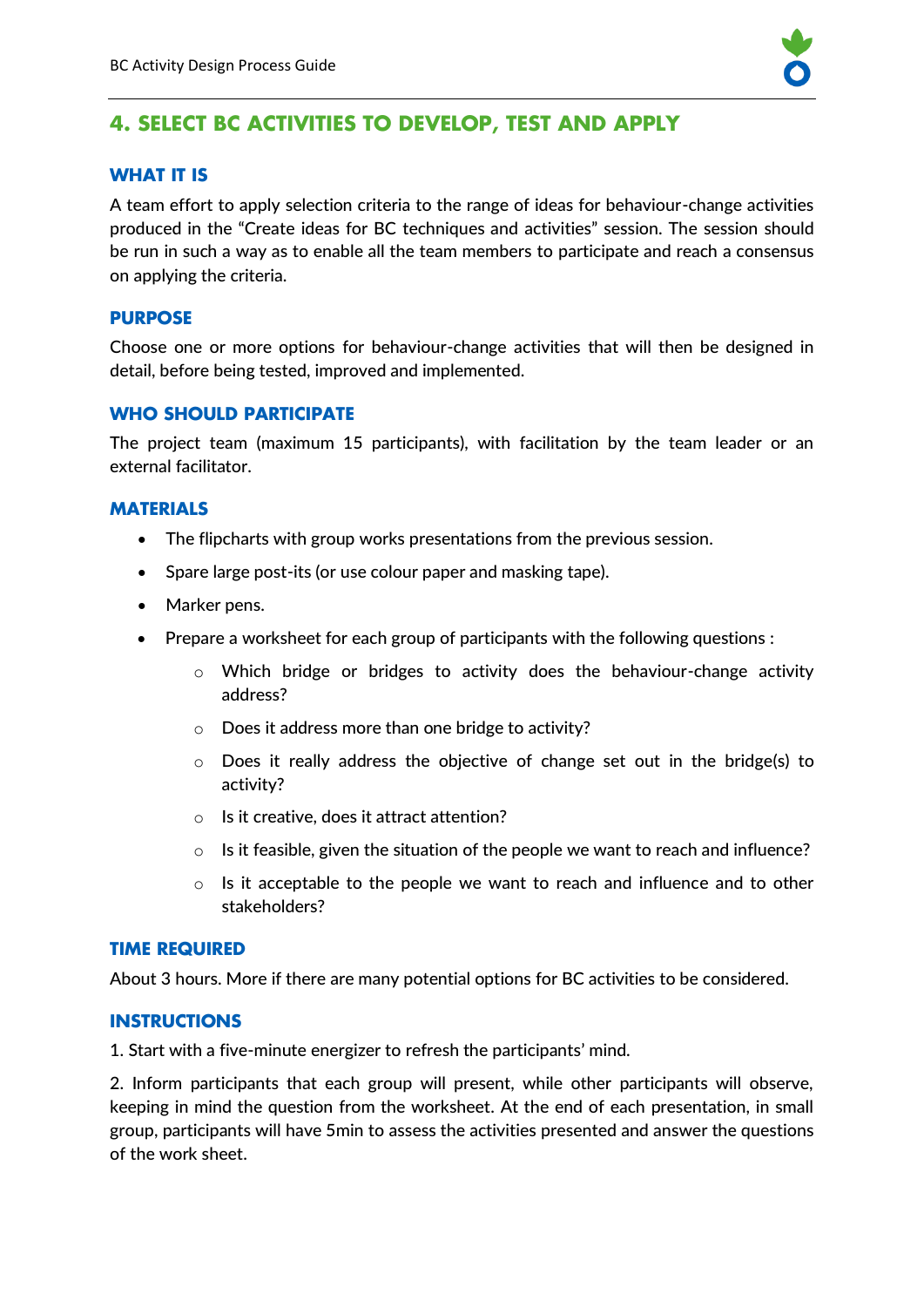

3. Give each group a worksheet with the questions and space in which to note their analysis, and ask the first group to present.

4. After the presentation, give 5 min to answers the questions of the worksheet.

5. Facilitate an interactive discussion in plenary to share the assessments. Encourage the participants from other groups to ask testing questions and facilitate a discussion to decide as a group whether or not to retain the behaviour-change activity for further development or not. Encourage the participants to suggest ways in which an activity could be improved to make it more feasible, more acceptable to the target audience etc. Make sure that the choice and the reasons for the choice are recorded by a notetaker, as well as any changes or important details suggested for the behaviour-change activity. Put a mark on each of the behaviour-change activities (on the post-it on the wall) that have been selected.

6. Once all the group works have been presented, the proposal of activities discussed and selected or not. Ask the participants if they think there are a lot of behaviour-change activities, or not many. Do they see ways to combine or link any activities? Do any of the activities chosen seem unnecessary? Are there any bridges to activities that don't appear to be strongly addressed by the set of activities chosen? If so, do we need to go back and think of ways to address this (i.e. by changing some of the rejected activities to make them more effective and acceptable, or going back a step further to think of new activities to address the bridges to activities in question).

7. If there are several strong potential options for BC activities that come out of this process, discuss with the participants if they all should be included and, if not, which ones to retain. Consider time and budget constraints, and try to agree on a complementary set of BC activities, looking for synergies (for example, combining information on hygiene products with encouraging local suppliers to stock those products in their store) and opportunities for cost and time saving (for example, working through an existing network of hygiene promoters at community level to include discussion on management of childhood diseases during household visits).

8. Close the session by congratulating the participants for their thoughtful analysis, and give them a well-earned break. Say that during the next session they will go into more detail on each BC activity chosen.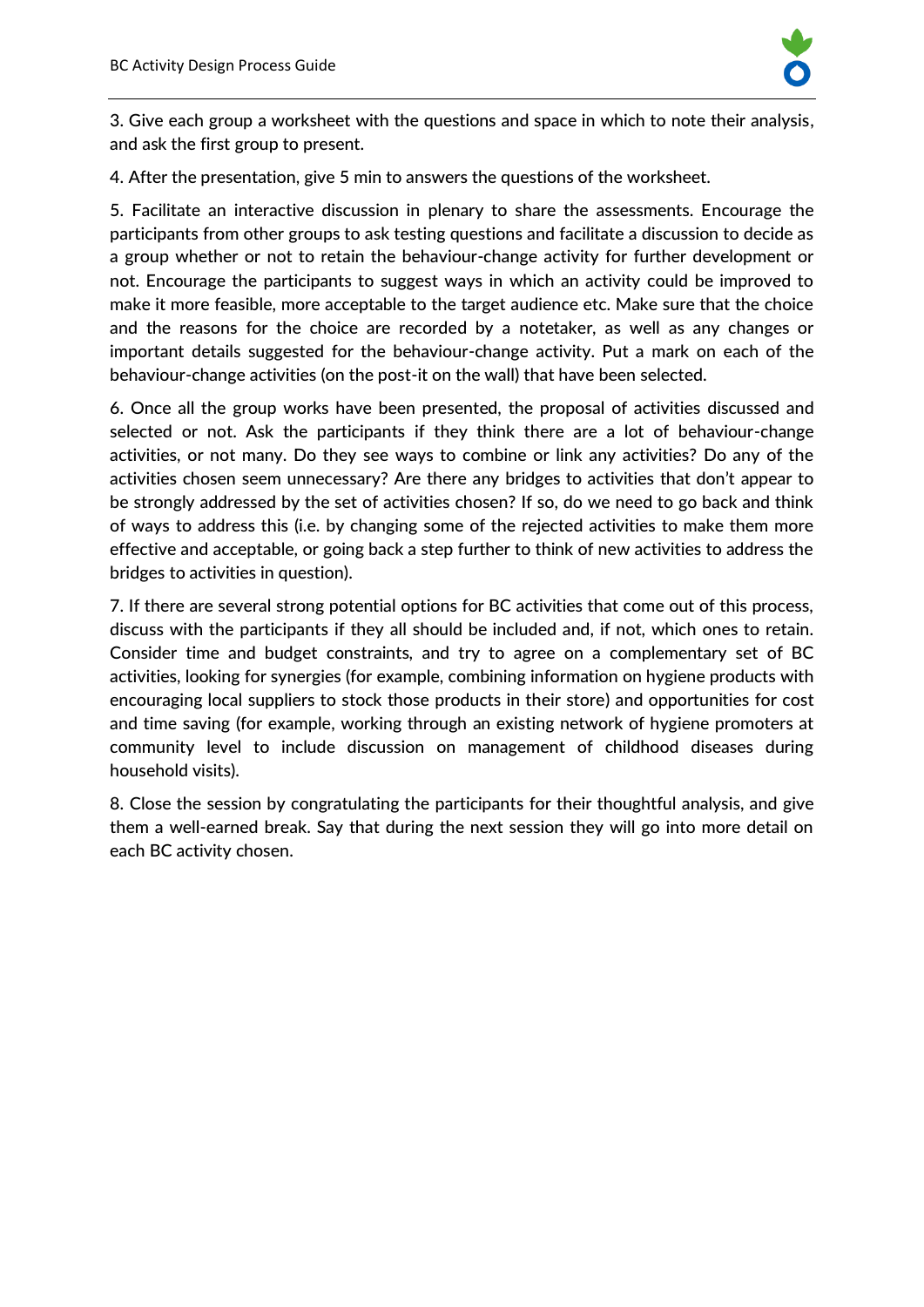

# **5. CREATE PROTOTYPE BEHAVIOUR-CHANGE ACTIVITIES**

# **WHAT IT IS**

A creative activity to take the selected behaviour-change activities from the previous session and think through how they will work in practice by writing an "activity brief" that describes how we think the behaviour-change activity will work in practice, what resources and skills it may require, and how it can influence behaviour.

# **PURPOSE**

Design prototype behaviour-change activities to a sufficient level of detail to be able to test them with the population involved, without investing too much time and money.

# **WHO SHOULD PARTICIPATE**

The project team and individuals from the population concerned if possible, with facilitation by the team leader or an external facilitator.

# **MATERIALS**

- Marker Pens, flipcharts and masking tape.
- Printed handouts with guidance to design specific type of activities from the Make Me a Change Agent manual: how to conduct home visit and negotiate behaviour change (lesson 4, handout 3 and 4), how to prepare a successful testimonial (lesson 5, handout 1 and 2), how to write a good story (lesson 6, handout 5 and 6), Asking questions to facilitate a group reflexion (lesson 6, handout 3 and 4) ; how to prepare a cross-site visit (lesson 7, Handout 2), behaviour change through effective facilitation (handout 1 and 2). Note that depending the level of the participants, it might be necessary to conduct a training session on some of these specific types of activities, in this case use the corresponding training session from Make Me a Change Agent.
- Printed handout with guidelines on adult learning cycle, possible participatory methods from [Action Against Hunger Training of Trainer manual](https://yourwaytobehaviourchange.org/wp-content/uploads/2020/03/ACF-Participant-Workbook.pdf) or [Make me a](https://www.fsnnetwork.org/make-me-change-agent-multisectoral-sbc-resource-community-workers-and-field-staff)  [change Agent.](https://www.fsnnetwork.org/make-me-change-agent-multisectoral-sbc-resource-community-workers-and-field-staff)
- A4 Colour card or manila paper.
- Scissors.

#### **TIME REQUIRED**

2-4 hours.

#### **INSTRUCTIONS**

1. Start with a five-minute energizer to refresh the participants' mind.

2. Split the participants in groups of four or five people, one group for each of the behaviourchange activities that were selected in the previous session. If there are few participants and several activities to develop, each group may work on two, one after the other. Explain what will happen in this session, and the purpose.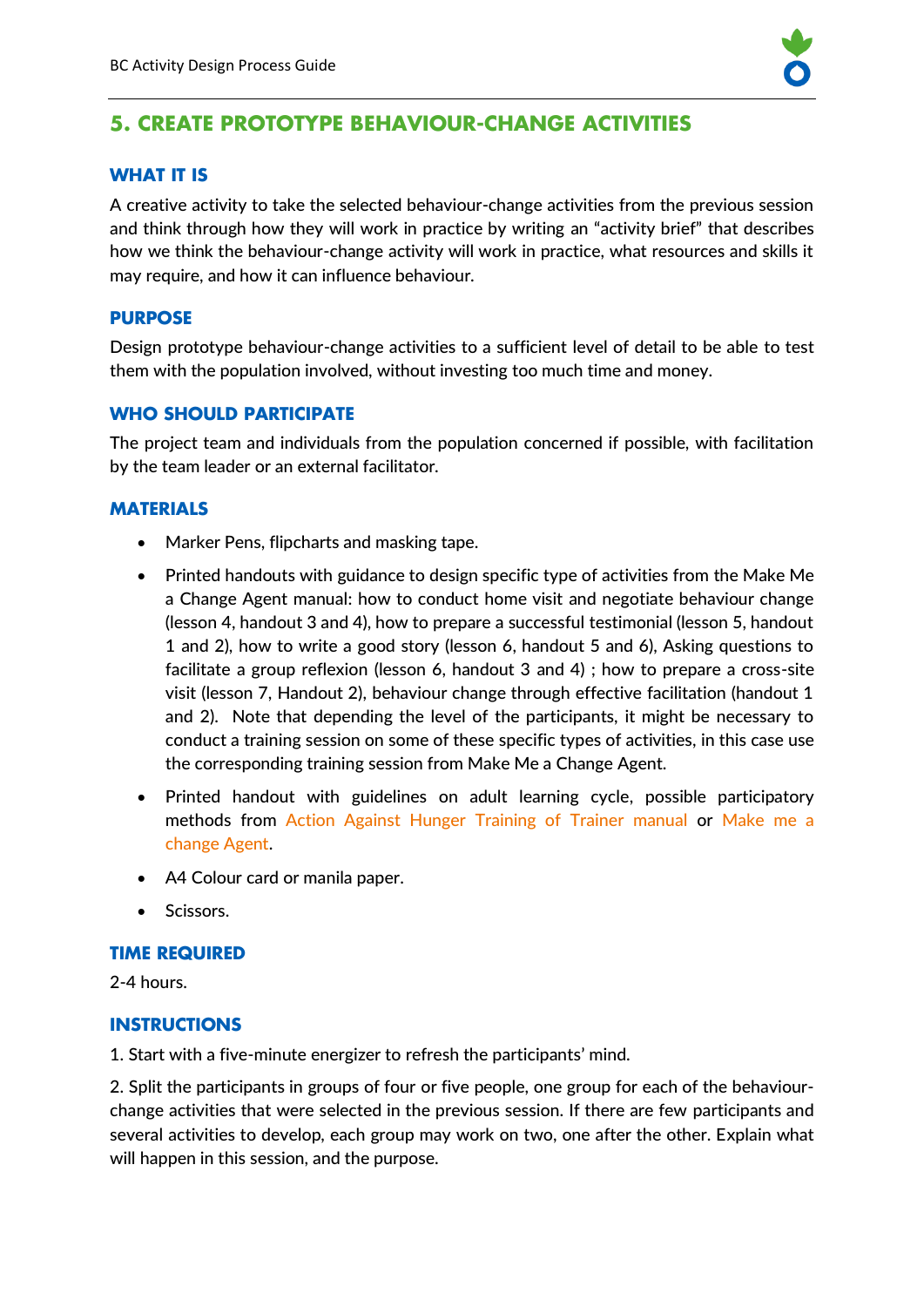

3. Give each group a post-it (or coloured paper) with one of the behaviour-change activities that were selected in the previous session, flipchart and markers. Tell them that there is other material available that they can use if needed, to make prototypes of visual aid or objects they could use for their activities, such as coloured paper, scissors, manila paper, etc. Ask them to write an illustrated brief that describes the behaviour-change activity being implemented and the way that it creates behaviour change. Allow 40-60 minutes for this.

4. Once all the groups have finished their activity brief, ask them to prepare a 20-30 min demonstration in which they act out the activity they have developed.

5. After each group presentation, facilitate a discussion to provide constructive feedback to the group, to bring out any parts of the activity that needs changing, anything that seems unrealistic or not feasible. Ask the participants to review the guideline provided, highlight what worked well and suggest area for improvements. Ask the participants to identify the resources (material, visual aids) that would be needed to carry out the activity, as well as constraints that may need to be considered. Record the suggested improvements, resources required and constraints to consider.

6. Congratulate the participants for their creative efforts and explain that after the session the notes will be used to design the behaviour-change activities for testing.

7. After the session, records the notes and finalize each of the activity brief, in a structured way, for instance with the following sections:

- Behaviour(s) to be promoted
- Target group (priority group or influencing group)
- Determinant(s) to influence and how the activity is expected to have influence
- Type of activity (support groups, work with influential religious leaders, home visit, drama) and Methods (e.g. demonstration, adult dialogue, storytelling, field exchange visits, etc.)
- Who is to carry out the activity
- Time required to carry out the activity
- Resources required
- Description of the activity in detail

The activity briefs should then be used for testing in the next session.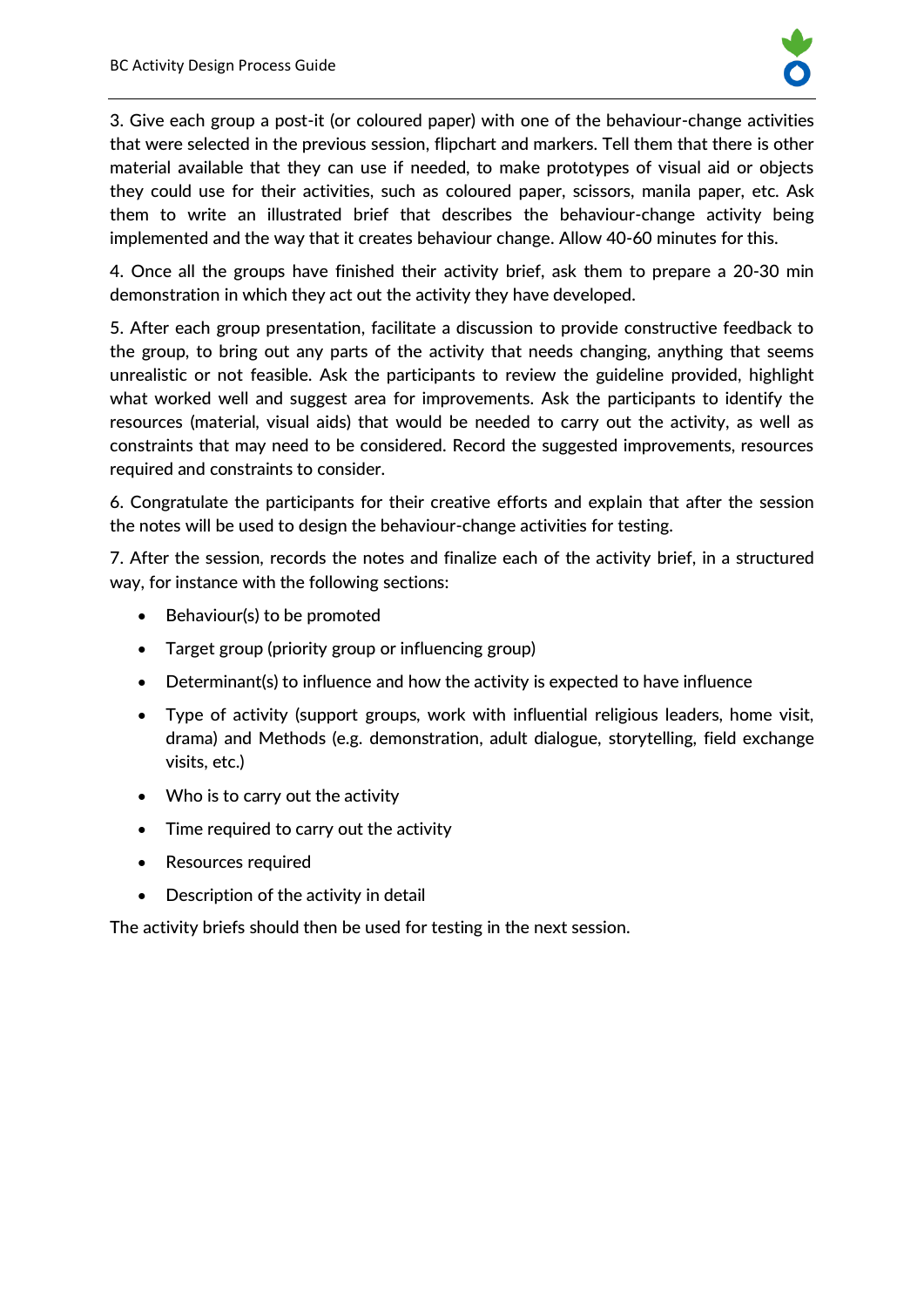

# **6. TEST THE PROTOTYPE BEHAVIOUR-CHANGE ACTIVITIES**

# **WHAT IT IS**

A workshop or field activity in which intended behaviour-change activities are tested with members of the population concerned and lessons are recorded. It may be best to test one prototype at a time.

For developing behaviour change activities that implies testing "innovative tools" or "technologies" that are completely new to the audience and that requires the intended users to use it over an extended period, the TIPs process (or a User centred design approach) is more appropriate than a one-off test. See the [TIPs summary guide](https://www.manoffgroup.com/wp-content/uploads/summarytips.pdf) for guidance.

#### **PURPOSE**

Produce an improved version of the prototype behaviour-change activities with input from the intended users or audience. It is important to pre-test the behaviour-change activities to make sure they: 1. actually can reach the intended audience / target population; 2. have the intended influence on the audience in terms of addressing the determinants of behaviour; and 3. are acceptable and adequate to the audience and the implementation team in terms of use of language, images, technology etc.

#### **WHO SHOULD PARTICIPATE**

The project team and individuals from the population concerned if possible, with facilitation by the team leader or an external facilitator.

#### **MATERIALS**

The materials and resources required depend on the prototype to be tested. For example, testing a household-visit procedure to discuss and promote handwashing with soap would require one or more team members to carry out the household visit using prototype materials such as picture cards and a discussion guide. Testing a prototype handwashing device would require an example of the device with soap and water in a realistic setting, at somebody's house, in a school, in the office etc.

#### **TIME REQUIRED**

Approx.  $\frac{1}{2}$  day per activity. This depends on the type of behaviour-change activity being tested. Several tests and refining might be needed to get the expected result.

#### **INSTRUCTIONS**

These instructions provide general tips and guidance for the testing process, rather than stepby step instructions, as the process depends very much on the prototype activity and resources being tested. It will normally be necessary to run the test several times, with different participants, to get a range of experiences and points of view.

1. Ensure you have the right combination of these three factors for the test:

• the prototype behaviour-change activity and resources;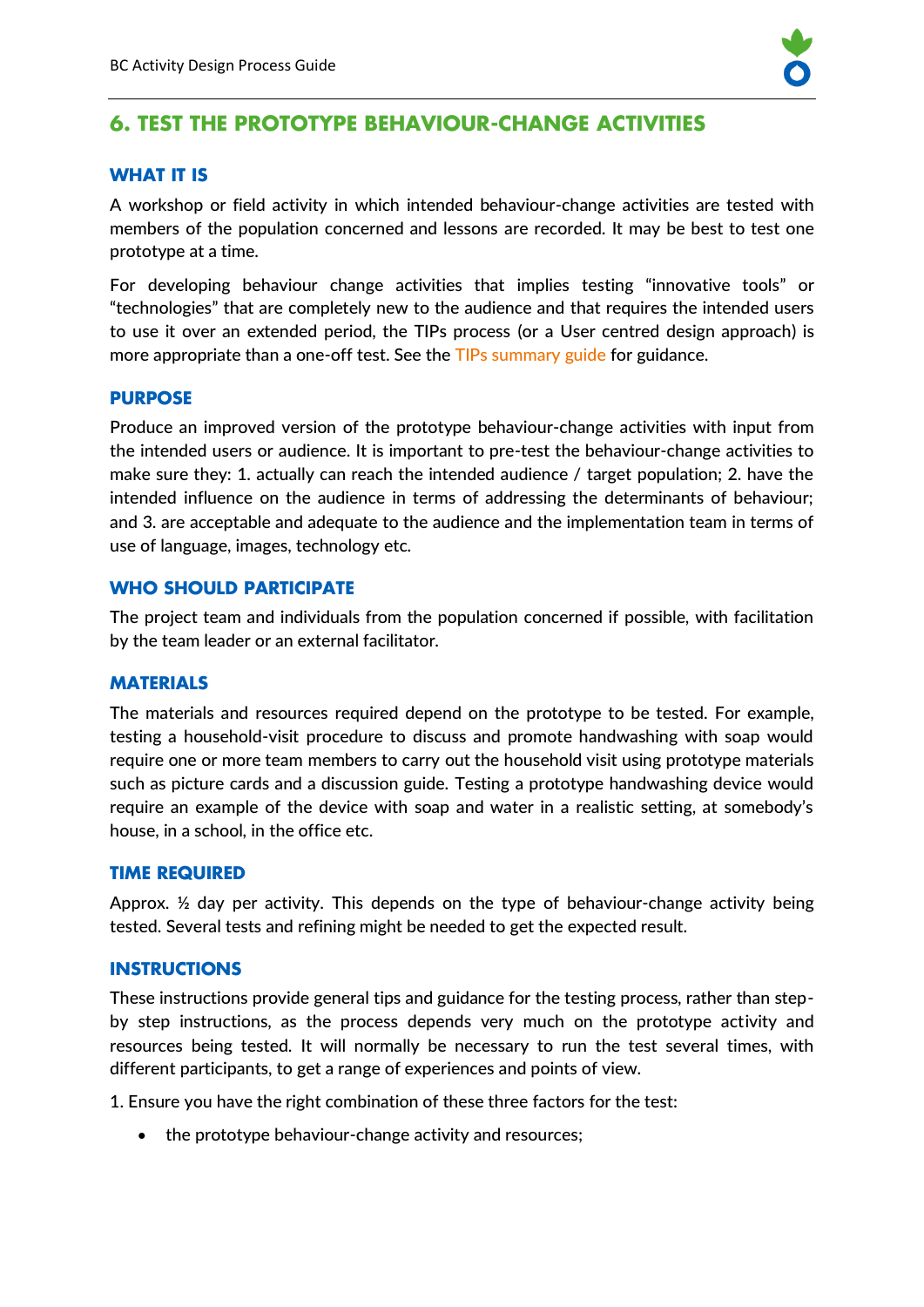

- the context and scenario for the test how and where it will be carried out, and who will participate in the test;
- a protocol for observing and capturing the observations of the participants in the test.
- 2. Define roles for the different people participating in the test:

Facilitator: You help the people testing the prototype to understand the context and scenario for the test. For example, if you invite people to come to test a prototype handwashing device, you should explain its purpose and how it operates, but the explanation should be kept simple, so that the user can discover the prototype for herself. You should try to ensure that the people testing the prototype feel comfortable and able to give honest feedback. This is particularly important as there will be other people observing the test.

Players: To test any prototype behaviour-change activities that involve interaction between people, you may need team members or community members to play roles, for example, the role of a community health worker doing a household visit. Their roles should be carefully worked out and practices before the test.

Observers: They observe the behaviour-change activity being tested and take note of what occurs so they can feed back to the facilitator afterwards. If there are not enough team members to provide observers, or if the presence of observers risks biasing the behaviour of the people participating in the test, then the test could be filmed, with the participants' permission, and viewed later.

Participants: Ideally, people who will be the focus of the behaviour-change activity being tested, and who are intended to practice the new behaviour being promoted.

3. Carry out the procedure methodologically:

- Brief the testing participant on the process and the purpose of the activity, and check that they are comfortable with their role.
- Leave the participant to experience the prototype give the minimum information on the context to enable them to know what to do, but don't explain your thinking or concerns regarding the prototype.
- Observe attentively how the participant reacts to the experience and ensure the observations are recorded, without being intrusive, to avoid influencing the participant's behaviour;
- Do a debriefing at the end with the participant to get their feedback on the experience – including how it made them feel – and their suggestions for possible improvements;
- Debrief with the observers to capture and summarise their observations after each test, including any specific aspects of the behaviour-change activity that need to be focused on and details of the test procedure that should be changed before testing with the next participant.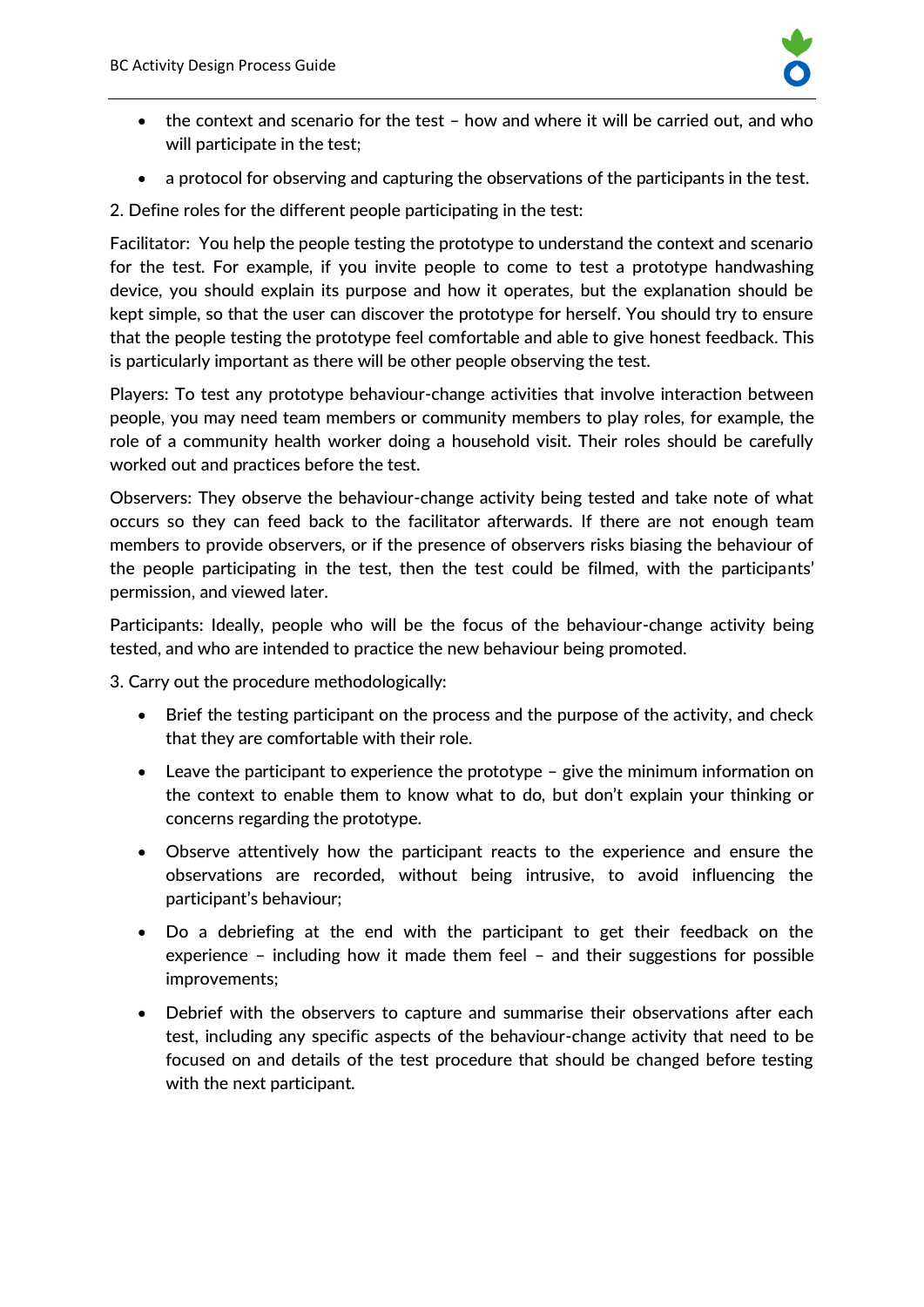

# **7. CAPTURE THE LESSONS FROM TESTING**

# **WHAT IT IS**

A workshop activity in which the results of the tests carried out on the behaviour-change activity are collated and sorted into four categories:

- Positive aspects of the activity
- Areas for improvement
- Questions raised by the experience
- New ideas that emerged during the tests

#### **PURPOSE**

Finalize the design of the behaviour-change activity ready to implement in practice, on the basis of the lessons learned from testing the prototype.

#### **WHO SHOULD PARTICIPATE**

The project team and individuals from the population concerned if possible, with facilitation by the team leader or an external facilitator.

#### **MATERIALS**

- Pens.
- Post-its.
- The notes taken during the tests of the prototype behaviour-change activities.
- A matrix drawn on flipchart paper as follows:



**TIME REQUIRED** About 2-3 hours.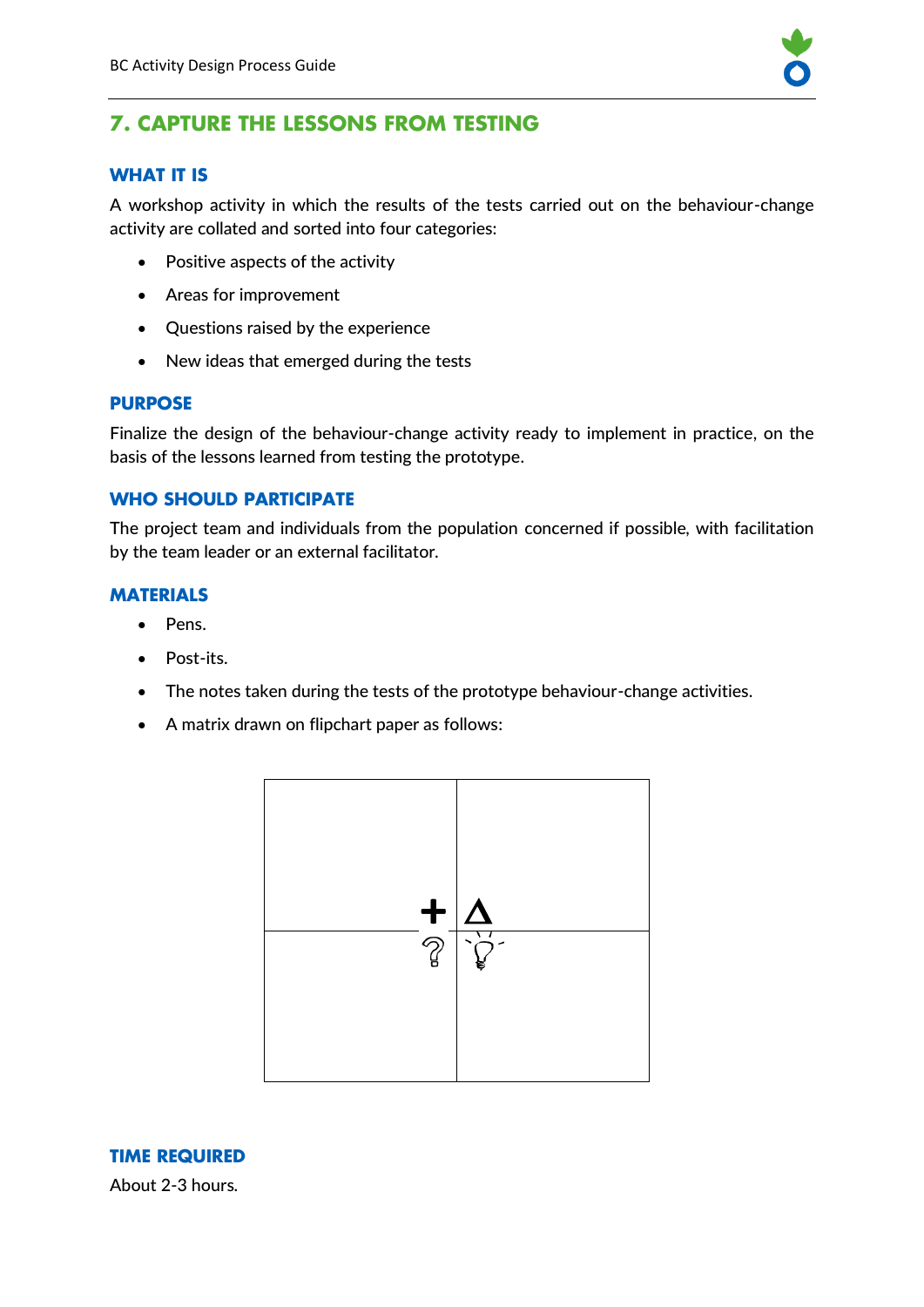

#### **INSTRUCTIONS**

1. Gather the participants in front of the whiteboard or wall with the matrix posted and explain what will happen in this session, and the purpose.

2. Remind the key principal of giving and receiving feedback (describe what was observed, be specific, do not make the critique being personal/do not blame for past action, look at what can be improve for the future).

3. Ask all the participants who observed the tests to have their notes ready. If it's a while since the tests were run, give them a few minutes to go through their notes to refresh their memories. If individuals from the population concerned by the behaviour-change intervention participate in this session, ask them to think back on the test they helped with. Have your notes ready too.

4. Ask the participants to contribute lessons learned from testing the prototype behaviourchange activities by formulating phrases, one observation at a time. Check that everyone is clear and that there is no disagreement. Help make changes if necessary and then write the observation on a post-it and place it in the appropriate quadrant of the matrix prepared earlier. Do this in the following order:

a. positive aspects of the activity  $( + )$  – what worked well and should be kept or reinforced;

b. areas for improvement  $(\Delta)$  – what needs to be changed before implementing the activity;

c. questions raised by the experience  $\binom{?}{ }$  – questions that need answering before implementing the activity. If there is disagreement on any important points, in the other areas, this can be noted in this quadrant;

d. new ideas that emerged during the tests  $\tilde{V}(\tilde{V})$  – things that weren't considered before and which could make the behaviour-change activity even better;

5. When all the important observations have been recorded and placed on the matrix, ask the participants to look again at what they have created, and check that they all agree. If there are any important points missing, they can be recorded at this point.

6. Ask the participants to help write an action plan based on the contents of the matrix and record this on a separate flipchart. Identify and note who is to be responsible for each action point, and a deadline for completion. This will help ensure that the results of the tests are used to improve the prototype behaviour-change activity and get it ready for implementation.

7. Finish the session by thanking the participants for their work and saying that the next step will be to get the behaviour-change activities ready to carry out and build them into an implementation plan.

# **NOTES**

1. If this session reveals that the prototype behaviour-change activity needs redesigning, then it may be necessary to go through the last three steps again:

Session 5. Create prototype behaviour-change activities;

Session 6. Test prototype behaviour-change activities;